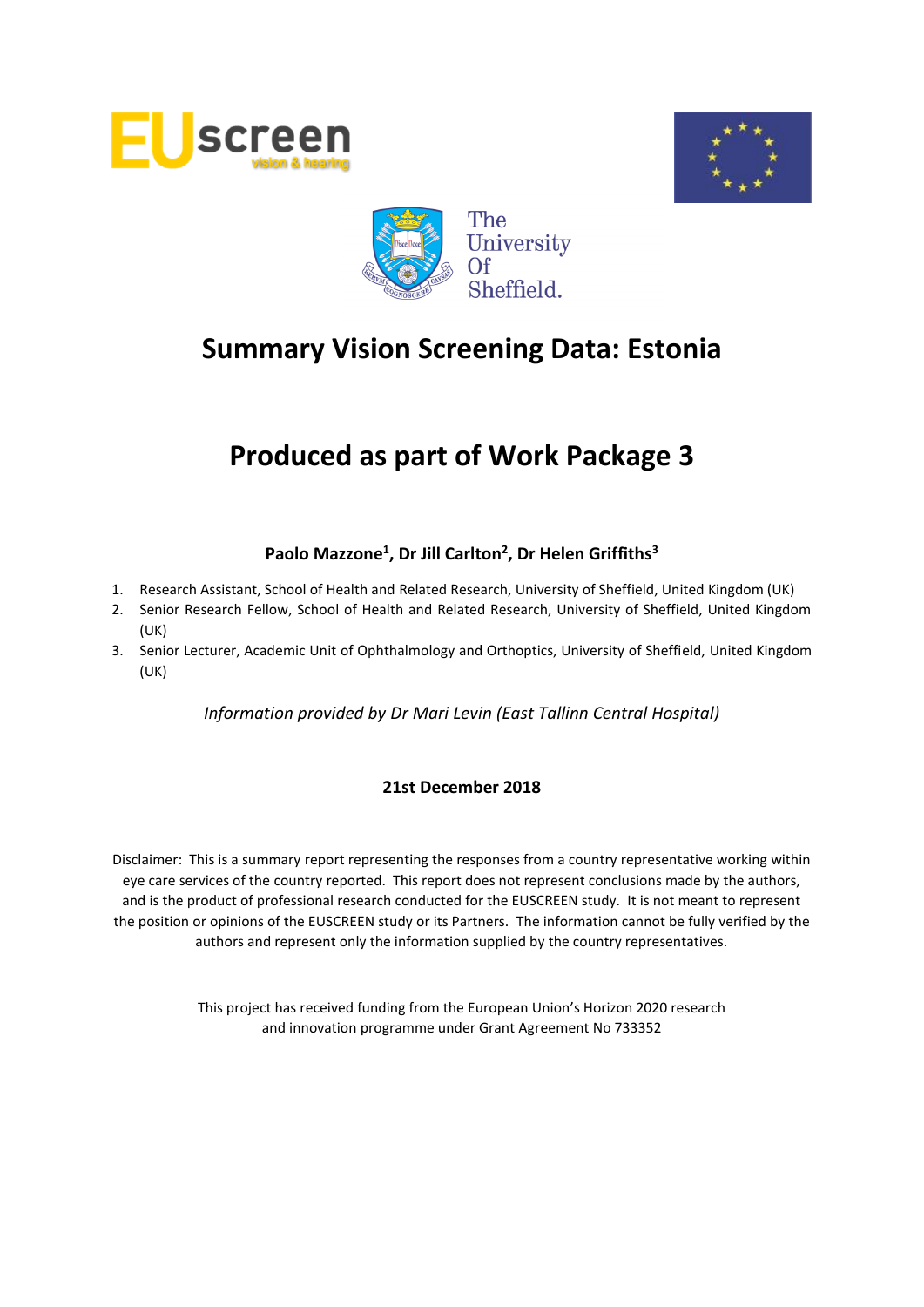

#### **Contents**

| 1                |                                             | <b>Glossary of Terms: Vision Screening</b> |                |  |  |
|------------------|---------------------------------------------|--------------------------------------------|----------------|--|--|
| 2                | Abbreviations                               |                                            |                |  |  |
|                  | Population and Healthcare Overview<br>3.    |                                            |                |  |  |
| 4.               | Vision Screening Commissioning and Guidance |                                            |                |  |  |
| 5.               |                                             | Screening programme                        | 4              |  |  |
|                  | 5.1                                         | Vision screening - Preterm babies          | 4              |  |  |
|                  | 5.2                                         | Vision screening - Birth to 3 months       | $\overline{4}$ |  |  |
|                  | 5.3                                         | Vision screening - 3 months to 36 months   | 4              |  |  |
|                  | 5.4                                         | Vision screening - 36 months to 7 years    | 5              |  |  |
| 6                |                                             | <b>Automated Screening</b>                 | 9              |  |  |
| 7                | Provision for Visually Impaired             |                                            |                |  |  |
| 8                |                                             | Knowledge of existing screening programme  | 11             |  |  |
|                  | 8.1                                         | Prevalence/Diagnosis                       | 11             |  |  |
|                  | 8.2                                         | Coverage                                   | 11             |  |  |
|                  | 8.3                                         | Screening evaluation                       | 11             |  |  |
|                  | 8.4                                         | <b>Treatment success</b>                   | 11             |  |  |
| 9                |                                             | Costs of vision screening in children      | 12             |  |  |
|                  | 9.1                                         | Cost of vision screening                   | 12             |  |  |
|                  | 9.2                                         | Cost of treatment for amblyopia            | 12             |  |  |
|                  | 9.3                                         | Cost of Treatment for strabismus           | 12             |  |  |
|                  | 9.4                                         | Cost of treatment for cataract             | 12             |  |  |
| References<br>10 |                                             |                                            | 13             |  |  |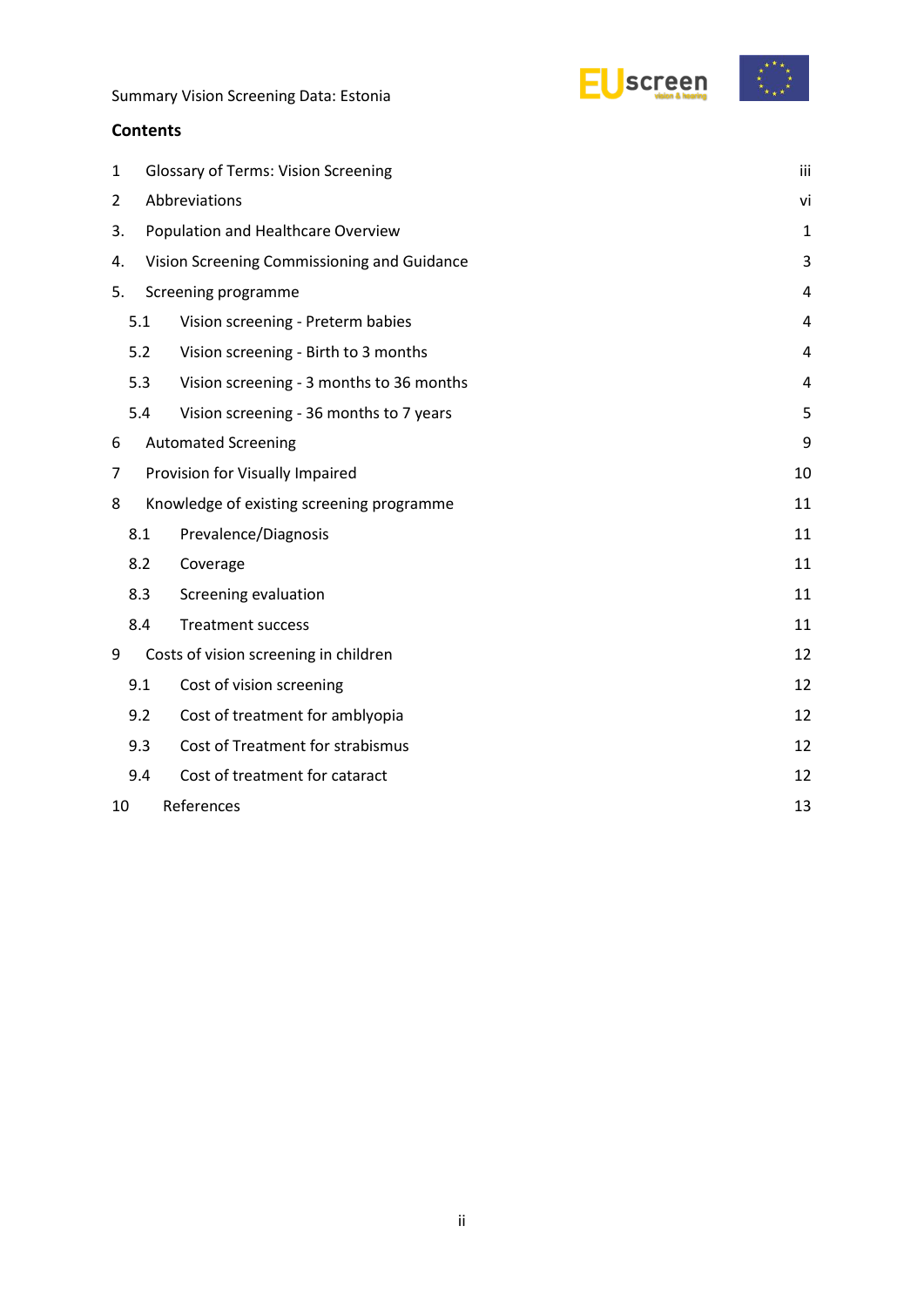

# <span id="page-2-0"></span>**1 Glossary of Terms: Vision Screening**

| <b>Abnormal test result</b> | A test result where a normal "pass" response could not be                                                                            |  |  |  |  |  |
|-----------------------------|--------------------------------------------------------------------------------------------------------------------------------------|--|--|--|--|--|
|                             | detected under good conditions. The result on screening                                                                              |  |  |  |  |  |
|                             | equipment may indicate "no response," "fail," or "refer."                                                                            |  |  |  |  |  |
| <b>Attendance rate</b>      | The proportion of all those invited for screening that are tested                                                                    |  |  |  |  |  |
|                             | and receive a result:                                                                                                                |  |  |  |  |  |
|                             |                                                                                                                                      |  |  |  |  |  |
|                             | Invited for screening includes all those that are offered<br>٠                                                                       |  |  |  |  |  |
|                             | the screening test.                                                                                                                  |  |  |  |  |  |
|                             | Tested and receive a result could be a "pass" or "referral<br>٠                                                                      |  |  |  |  |  |
|                             | to diagnostic assessment".                                                                                                           |  |  |  |  |  |
|                             |                                                                                                                                      |  |  |  |  |  |
|                             | Attendance rate provides information on the willingness of                                                                           |  |  |  |  |  |
|                             | families to participate in screening.                                                                                                |  |  |  |  |  |
| <b>Compliance with</b>      | The percentage of those who are referred from screening to a                                                                         |  |  |  |  |  |
| referral (percentage)       | diagnostic assessment that actually attend the diagnostic                                                                            |  |  |  |  |  |
|                             | assessment.                                                                                                                          |  |  |  |  |  |
|                             |                                                                                                                                      |  |  |  |  |  |
|                             | Percentage of compliance provides information on the                                                                                 |  |  |  |  |  |
|                             | willingness of families to attend the diagnostic assessment after                                                                    |  |  |  |  |  |
|                             | referral from screening.                                                                                                             |  |  |  |  |  |
| Coverage                    | The proportion of those eligible for screening that are tested and                                                                   |  |  |  |  |  |
|                             | receive a result:                                                                                                                    |  |  |  |  |  |
|                             |                                                                                                                                      |  |  |  |  |  |
|                             | Eligible for screening includes those within the population                                                                          |  |  |  |  |  |
|                             | that are covered under the screening or health care                                                                                  |  |  |  |  |  |
|                             | programme.                                                                                                                           |  |  |  |  |  |
|                             | Tested and receive a result could be a "pass" or "refer to                                                                           |  |  |  |  |  |
|                             | diagnostic assessment".                                                                                                              |  |  |  |  |  |
|                             |                                                                                                                                      |  |  |  |  |  |
|                             | Factors such as being offered screening, willingness to                                                                              |  |  |  |  |  |
|                             | participate, missed screening, ability to complete the screen, and                                                                   |  |  |  |  |  |
|                             | ability to document the screening results will influence the                                                                         |  |  |  |  |  |
|                             | coverage.                                                                                                                            |  |  |  |  |  |
| <b>False negatives</b>      | The percentage of children with a visual deficit (defined by the                                                                     |  |  |  |  |  |
|                             |                                                                                                                                      |  |  |  |  |  |
|                             | target condition) that receive a result of "pass" during screening.                                                                  |  |  |  |  |  |
|                             |                                                                                                                                      |  |  |  |  |  |
|                             | Example: If 100 children with visual deficit are screened, and 1<br>child passes the screening, the percentage of false negatives is |  |  |  |  |  |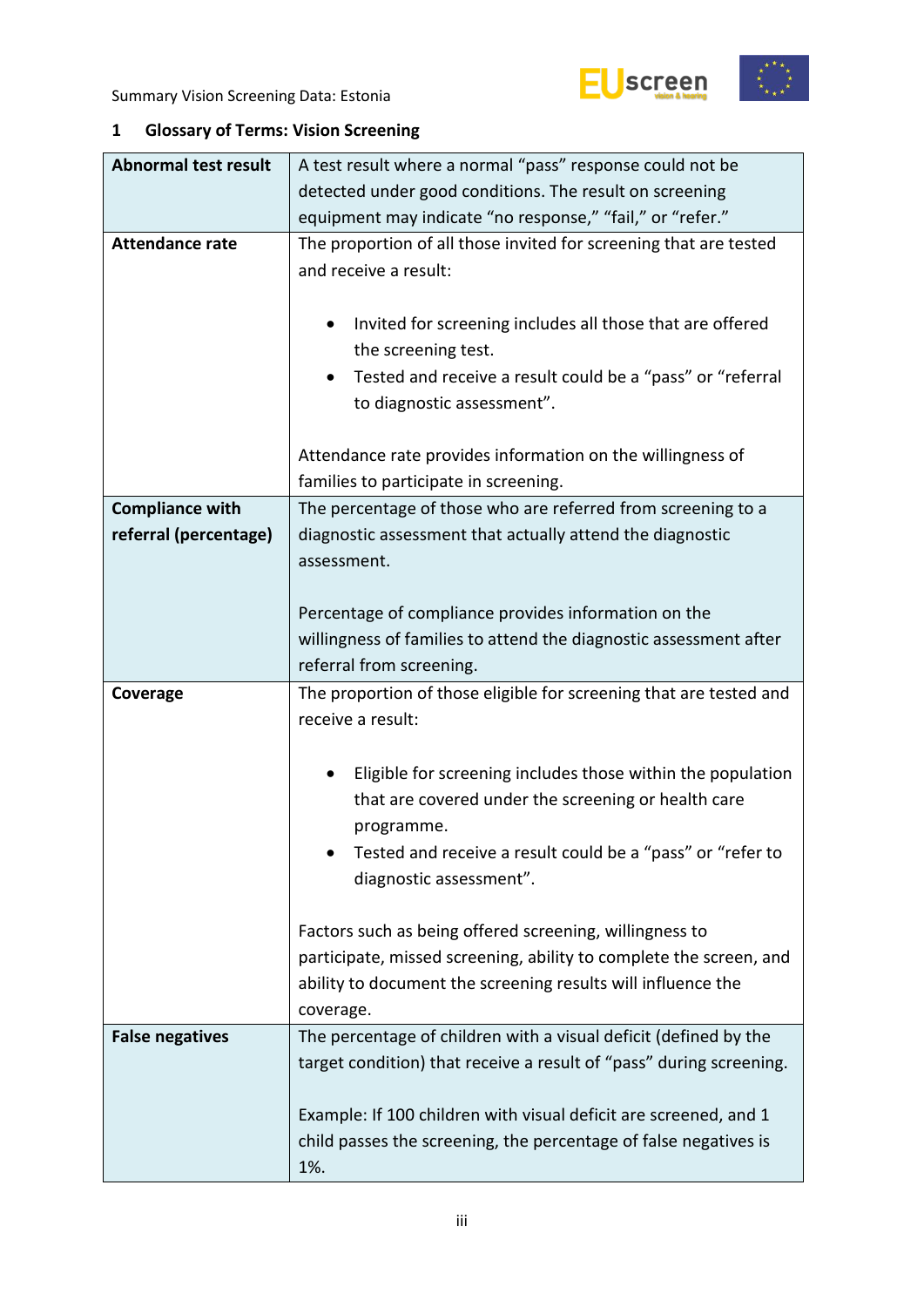





| <b>False positives</b>       | The percentage of children with normal vision that are referred                  |  |  |  |
|------------------------------|----------------------------------------------------------------------------------|--|--|--|
|                              | from screening to a diagnostic assessment.                                       |  |  |  |
| <b>Guidelines</b>            | Recommendations or instructions provided by an authoritative                     |  |  |  |
|                              | body on the practice of screening in the country or region.                      |  |  |  |
| <b>Vision screening</b>      | A person qualified to perform vision screening, according to the                 |  |  |  |
| professional                 | practice in the country or region.                                               |  |  |  |
| <b>Inconclusive test</b>     | A test result where a normal "pass" response could not be                        |  |  |  |
| result                       | detected due to poor test conditions or poor cooperation of the                  |  |  |  |
|                              | child.                                                                           |  |  |  |
| <b>Invited for screening</b> | Infants/children and their families who are offered screening.                   |  |  |  |
| <b>Outcome of vision</b>     | An indication of the effectiveness or performance of screening,                  |  |  |  |
| screening                    | such as a measurement of coverage rate, referral rate, number of                 |  |  |  |
|                              | children detected, etc.                                                          |  |  |  |
| Untreated amblyopia          | Those children who have not received treatment for amblyopia                     |  |  |  |
|                              | due to missed screening or missed follow-up appointment.                         |  |  |  |
| Persistent amblyopia         | Amblyopia that is missed by screening, or present after the child                |  |  |  |
|                              | has received treatment.                                                          |  |  |  |
| <b>Positive predictive</b>   | The percentage of children referred from screening who have a                    |  |  |  |
| value                        | confirmed vision loss.                                                           |  |  |  |
|                              |                                                                                  |  |  |  |
|                              |                                                                                  |  |  |  |
|                              | For example, if 100 babies are referred from screening for                       |  |  |  |
|                              | diagnostic assessment and 10 have normal vision and 90 have a                    |  |  |  |
|                              | confirmed visual defect, the positive predictive value would be                  |  |  |  |
|                              | 90%.                                                                             |  |  |  |
| <b>Prevalence</b>            | The percentage or number of individuals with a specific disease                  |  |  |  |
|                              | or condition. Prevalence can either be expressed as a percentage                 |  |  |  |
|                              | or as a number out of 1000 individuals within the same                           |  |  |  |
|                              | demographic.                                                                     |  |  |  |
| Programme                    | An organised system for screening, which could be based                          |  |  |  |
|                              | nationally, regionally or locally.                                               |  |  |  |
| Protocol                     | Documented procedure or sequence for screening, which could                      |  |  |  |
|                              | include which tests are performed, when tests are performed,                     |  |  |  |
|                              | procedures for passing and referring, and so forth.                              |  |  |  |
| <b>Quality assurance</b>     | A method for checking and ensuring that screening is functioning                 |  |  |  |
|                              | adequately and meeting set goals and benchmarks.                                 |  |  |  |
| Referral criteria            | A pre-determined cut-off boundary for when a child should be                     |  |  |  |
|                              | re-tested or seen for a diagnostic assessment.                                   |  |  |  |
| <b>Risk babies / Babies</b>  | All infants that are considered to be at-risk or have risk-factors               |  |  |  |
| at-risk                      | for vision defects/ophthalmic pathology according to the<br>screening programme. |  |  |  |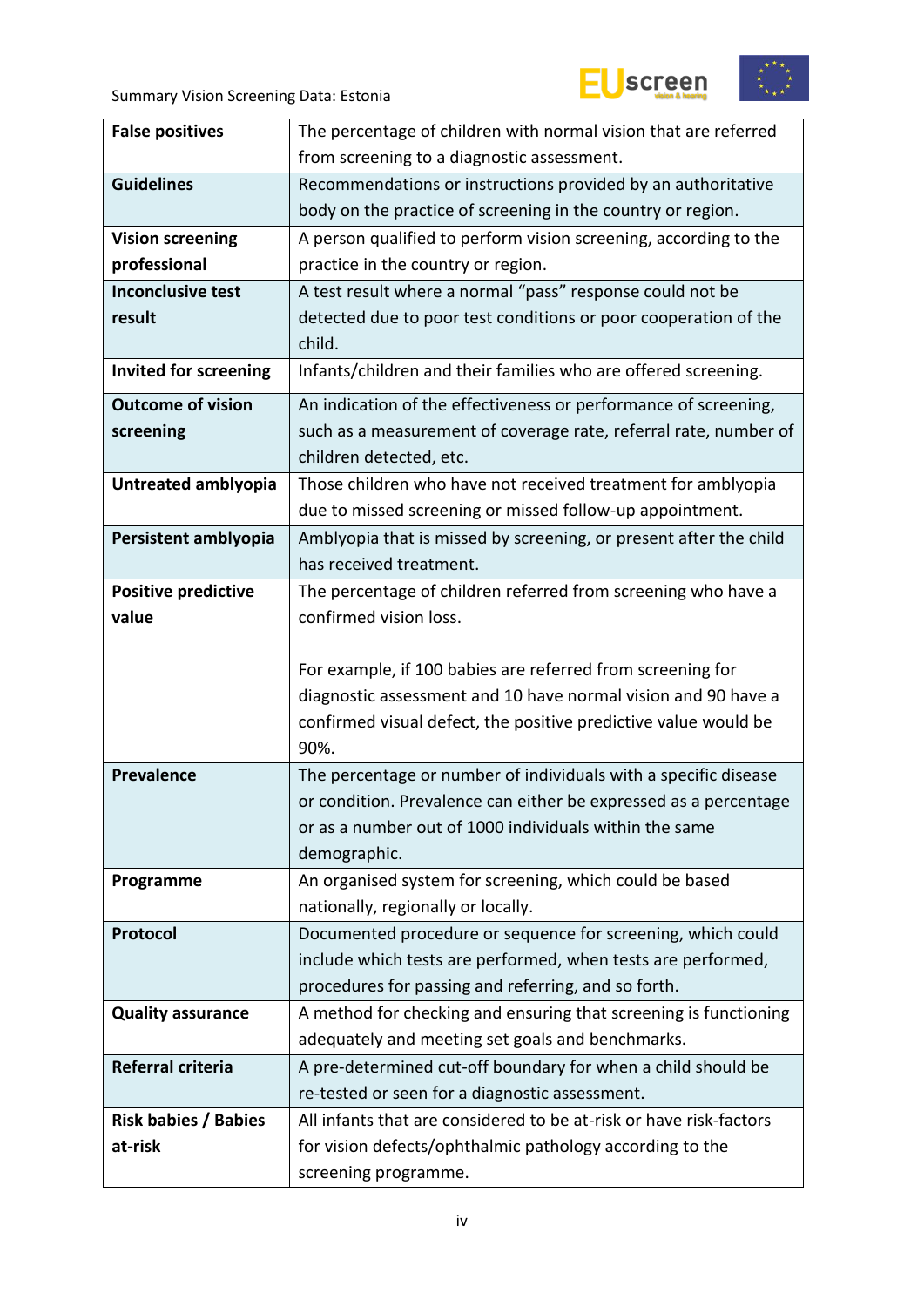





|                         | Two common risk factors are admission to the neonatal-intensive    |  |  |  |
|-------------------------|--------------------------------------------------------------------|--|--|--|
|                         | care unit (NICU) or born prematurely. However, other risk factors  |  |  |  |
|                         | for visual defects may also be indicated in the screening          |  |  |  |
|                         | programme.                                                         |  |  |  |
| Sensitivity             | The percentage of children with visual defects that are identified |  |  |  |
|                         | via the screening programme.                                       |  |  |  |
|                         |                                                                    |  |  |  |
|                         | For example, if 100 babies with visual defects are tested, and 98  |  |  |  |
|                         | of these babies are referred for diagnostic assessment and 2 pass  |  |  |  |
|                         | the screening, the sensitivity is 98%.                             |  |  |  |
| <b>Specificity</b>      | The percentage of children with normal vision that pass the        |  |  |  |
|                         | screening.                                                         |  |  |  |
|                         |                                                                    |  |  |  |
|                         | For example, if 100 babies with normal vision are tested, and 10   |  |  |  |
|                         | of these babies are referred for diagnostic assessment and 90      |  |  |  |
|                         | pass the screening, the specificity is 90%.                        |  |  |  |
| <b>Target condition</b> | The visual defect you are aiming to detect via the screening       |  |  |  |
|                         | programme.                                                         |  |  |  |
| Well, healthy babies    | Infants who are not admitted into the NICU or born prematurely     |  |  |  |
|                         | (born after a gestation period of less than 37 weeks).             |  |  |  |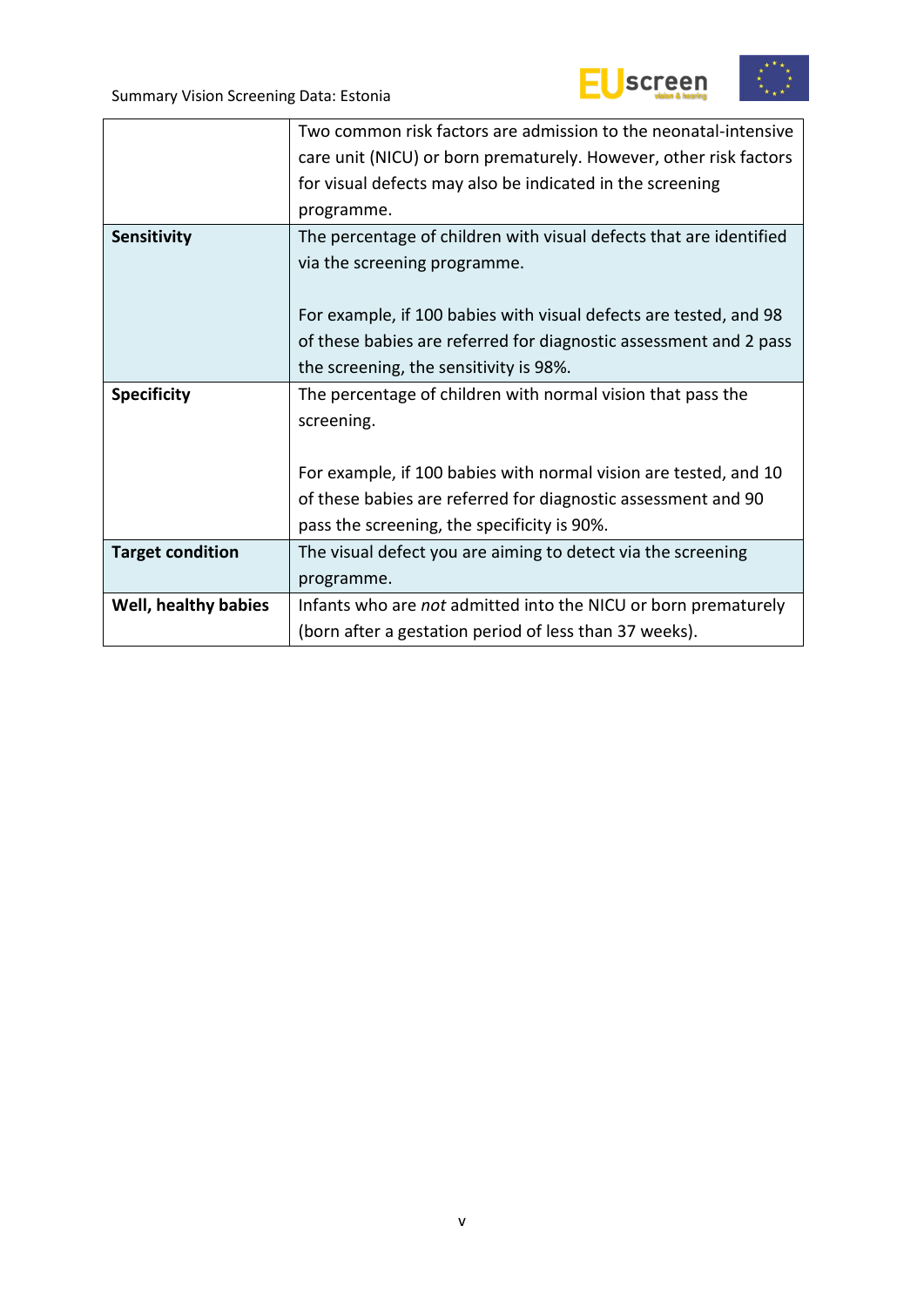

- <span id="page-5-0"></span>**2 Abbreviations**
- **ACT** Alternating Cover Test
- **AR** Autorefraction
- **AS** Automated Screening
- **CT** Cover Test
- **CV** Colour Vision
- **EI** Eye Inspection
- **EM** Eye Motility
- **Fix** Fixation
- **GDP** Gross Domestic Product
- **GP** General Practitioner
- **Hir** Hirschberg test
- **NICU** Neonatal-intensive care unit
- **PM** Pursuit Movements
- **PPP** Purchasing Power Parity
- **PR** Pupillary Reflexes
- **RE** Retinal Examination
- **ROP** Retinopathy of Prematurity
- **RR** Red Reflex Testing
- **SV** Stereopsis
- **VA** Visual Acuity
- **WHO** World Health Organisation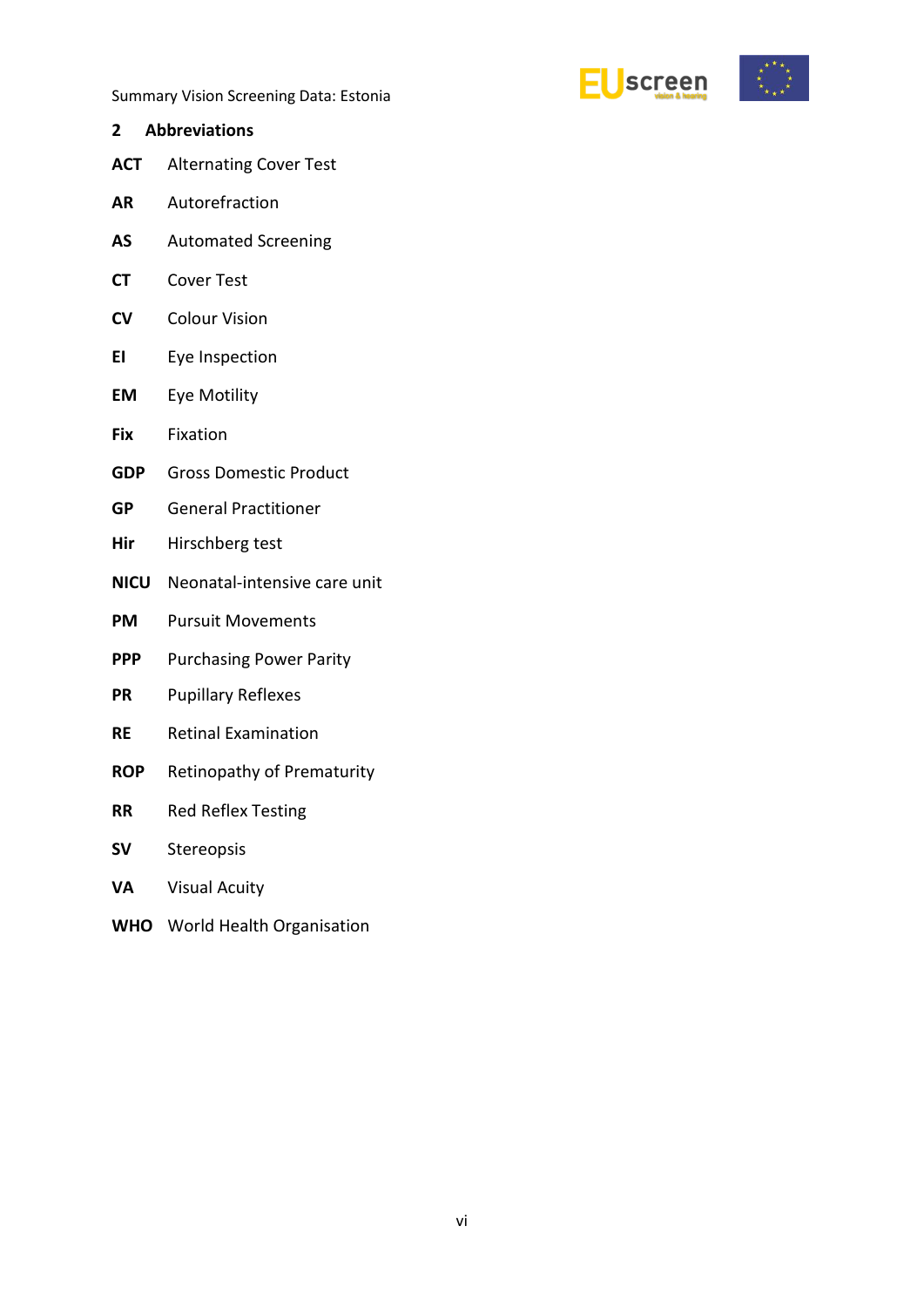



#### <span id="page-6-0"></span>**3. Population and Healthcare Overview**

The population of Estonia is estimated at 1,320,000 (World Bank, 2018a) and birth rate is estimated at 10.7 births/1,000 population in 2016 (World Bank, 2018b). The change in population and birth rate from 1960 to 2017 is shown in Figure 1, graphs A and B respectively.

Estonia has a reported population density of 31 people per square kilometre in 2017 and this has risen from 29 people per square kilometre in 1961 (World Bank, 2018c). In terms of healthcare facilities, the total density of hospitals in 2013 was 1.94 per 100,000 population (WHO, 2016a). Infant mortality in 2017 is estimated at 2.1 deaths/1,000 live births in total (World Bank, 2018d).

The average life expectancy in Estonia is estimated at 77.7 (World Bank, 2018e), with a death rate 11.7 deaths/1,000 population in 2016 (World Bank, 2018f). Estonia has a gross national income per capita (PPP int. \$, 2013) of \$24,000 (WHO, 2016b). The estimated total expenditure on health per capita in 2014 was \$1,668 (Intl \$) and the total expenditure on health in 2014 as percentage of GDP was 6.4% (WHO, 2016b).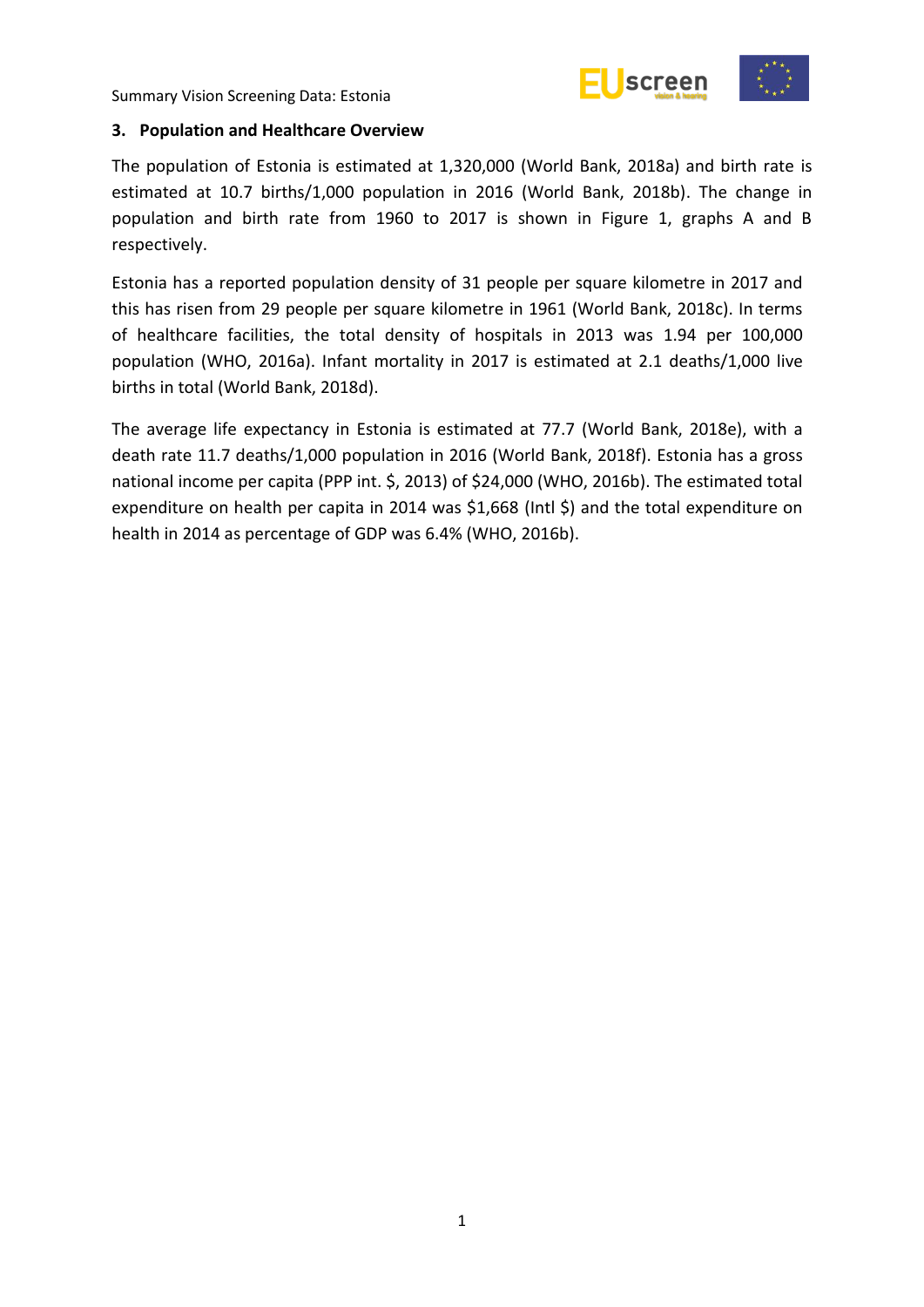

# *Figure 1: Total Population and Birth Rate in Estonia*



*Source: Information sourced from World Bank (2018)*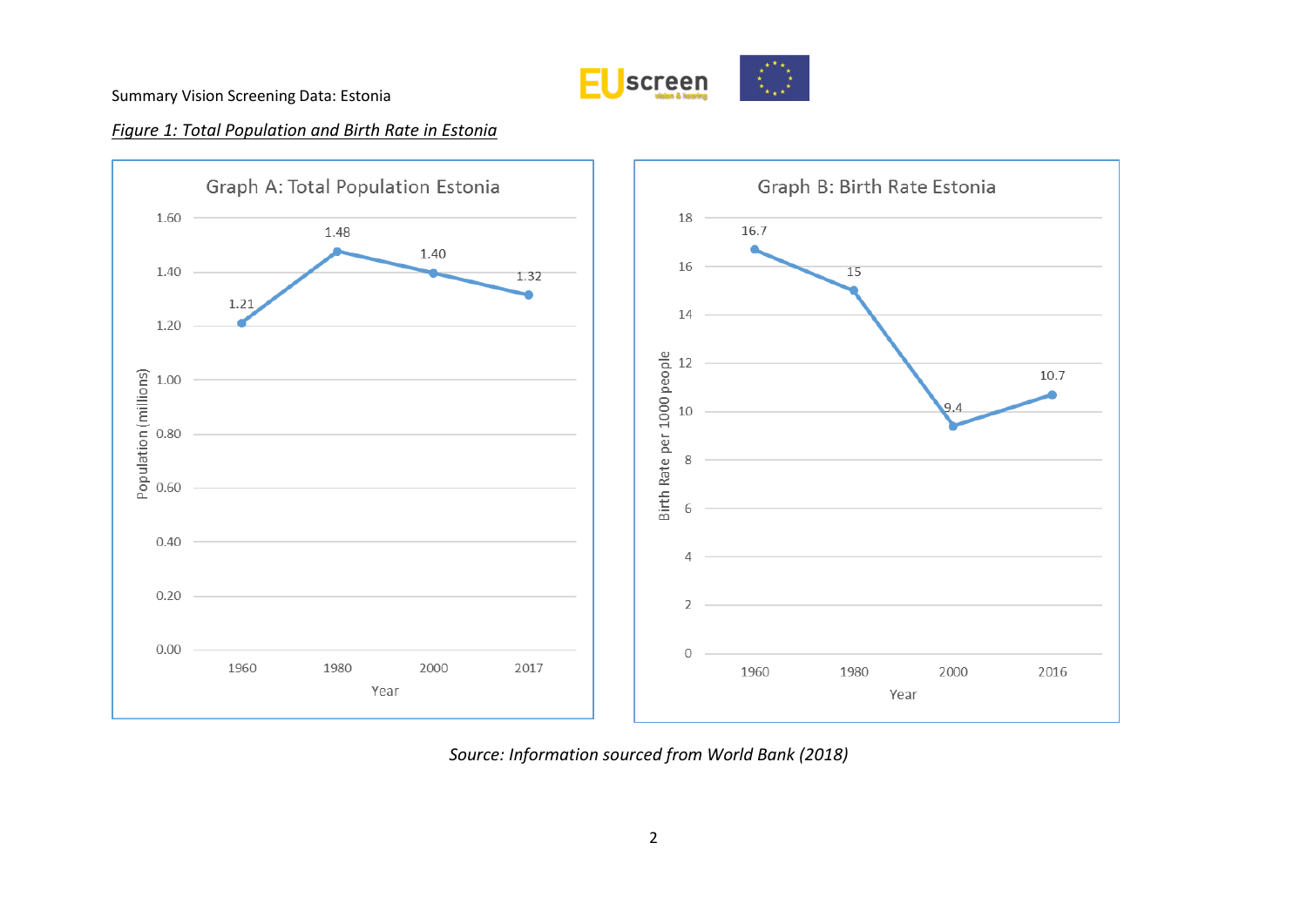



#### <span id="page-8-0"></span>**4. Vision Screening Commissioning and Guidance**

Vision screening in Estonia is organised nationally, with no regional variation between protocols. Vision screening is performed by family doctors and family nurses. In some cases, vision screening is performed by ophthalmologists, orthoptists and optometrists in hospitals or private clinics. There are approximately 1700 family doctors and family nurses, per million people. There are family doctors and family nurses that do not screen, but could do so with additional training. Changes to the national vision screening programme are still in progress, the aim is that healthy children will be screened by family doctors and nurses, whereas ophthalmologists, orthoptists and optometrists will not screen healthy children. At present, as the new regulation by the Ministry of Social Affairs is not in force, some family doctors follow old guidelines and do not screen healthy children. Due to the period of transition, there is no exact statistical data. Training for family doctors and nurses is provided by ophthalmologists and orthoptists, this last for around 4 hours. The training is regularly updated, monitored and revalidated, however, this is not yet accredited or certified.

Vision screening is funded through health insurance and it is embedded into a general preventative child healthcare screening programme. The content of the vision screening programme is decided upon by ophthalmologists and was implemented nationally in 1995. Since its application, the vision screening programme has been changed; this change is being fulfilled at present, with the addition of family doctors and family nurses as vision screeners.

The national general health screening guideline provides recommendations for vision screening to each professional. The vision screening programme is reviewed once every 5 years, and any revisions are decided upon by the Ministry of Social Affairs through guideline revisions set out by the Estonian Ophthalmological Society. There are no methods for quality monitoring of vision screening imposed by the government.

There is no research carried out in Estonia regarding the vision screening programme, or the cost-effectiveness and overall effectiveness of the vision screening programme.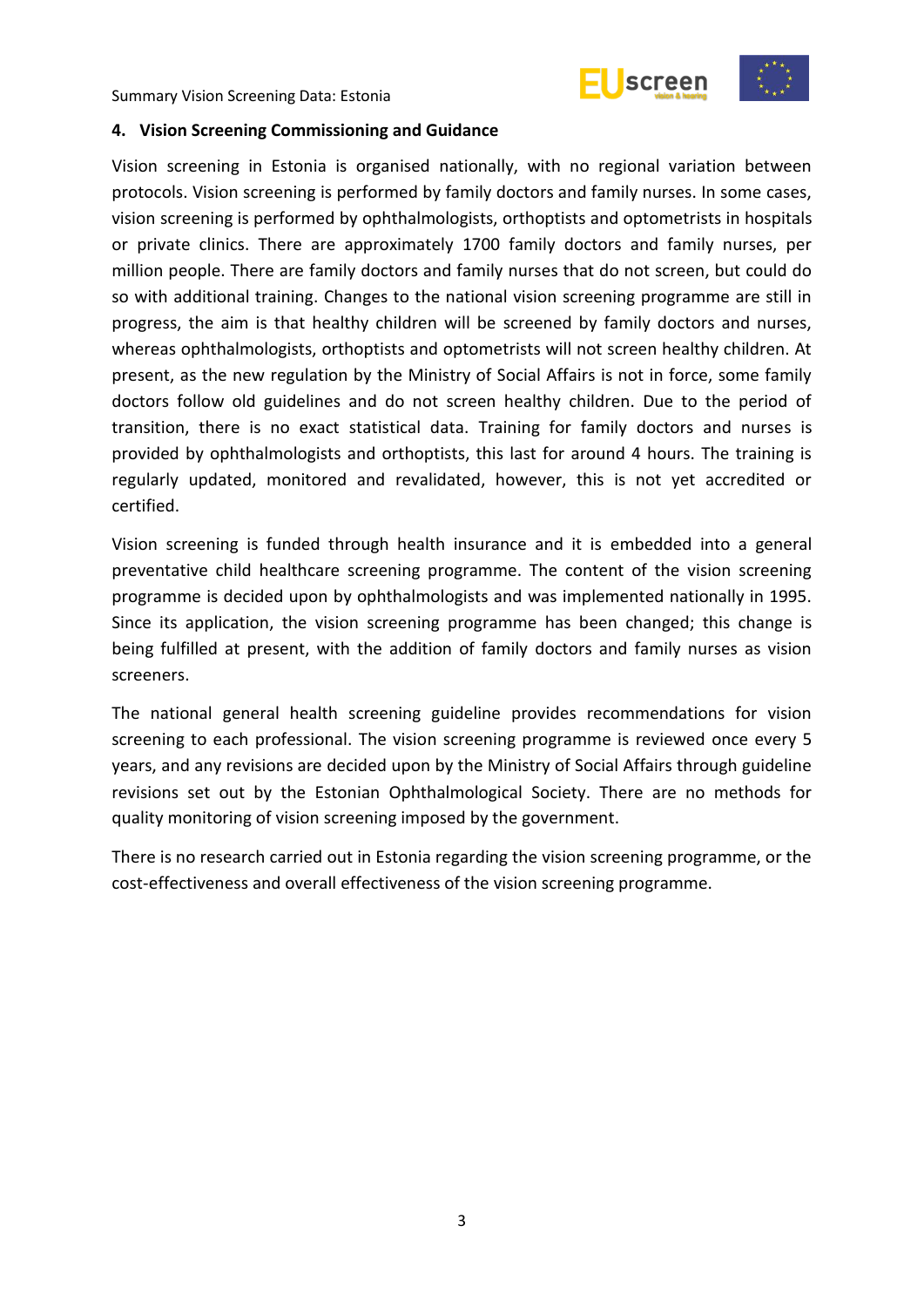

#### <span id="page-9-0"></span>**5. Screening programme**

In Estonia, the target conditions for vision screening are retinopathy of prematurity and reduced visual acuity measured at 3 years and again at 6 years of age. The health care professionals delivering vision screening, venue for screening and tests used vary depending on the age of the child as shown in Tables 1, 2 and 3 respectively. Specific details of the screening offered within each age group are described more fully in sections 5.1 to 5.4 below.

#### <span id="page-9-1"></span>*5.1 Vision screening - Preterm babies*

All babies less than 32-weeks gestational age or less than 1500g birthweight are screened for retinopathy of prematurity (ROP). The first ROP screening examination is performed between 4 to 5-weeks postnatal age. The baby is screened until full retinal vascularisation, at least until 40-weeks gestational age. Frequency of follow-up examinations is determined by the examining ophthalmologist on the basis of retinal findings. Babies are screened by binocular indirect ophthalmoscopy and digital retinal images (Retcam). These tests are conducted by a paediatric ophthalmologist at either a children's hospital or an eye clinic and referral for further diagnostic examination is determined by absence of red reflex, or suspicion of eye pathology during eye inspection.

# <span id="page-9-2"></span>*5.2 Vision screening - Birth to 3 months*

A neonatologist will screen newborns at the maternity hospital, this includes external inspection of the eyes and lids and red reflex examination. Family doctors (GP) will then screen again during 1-2 weeks of life at an outpatient clinic including external inspection of the eyes, lids and red reflex examination. These tests are conducted by either a paediatrician, ophthalmologist or a GP at a hospital. Referral for further diagnostic examination is determined by absence of red reflex, or suspicion of eye pathology during eye inspection. Babies are referred after one abnormal or one inconclusive test and if there is any suspicion of pathology.

# <span id="page-9-3"></span>*5.3 Vision screening - 3 months to 36 months*

Children aged 3 to 36 months are screened by a GP in an outpatient clinic. The GP will perform the eye inspection and red reflex test at 3 months of age and again at 6 months of age, with the addition of fixation, eye motility and Hirschberg. Referral for further diagnostic examination at 6 months of age is determined by abnormal tearing, abnormal fixation and eye motility abnormalities such as nystagmus and strabismus. At 12 months, the GP will conduct assessments using eye inspection, red reflex testing, fixation, eye motility and Hirschberg. Any visible eye pathology, abnormal red reflex, strabismus or tearing results in the child being referred to ophthalmologist.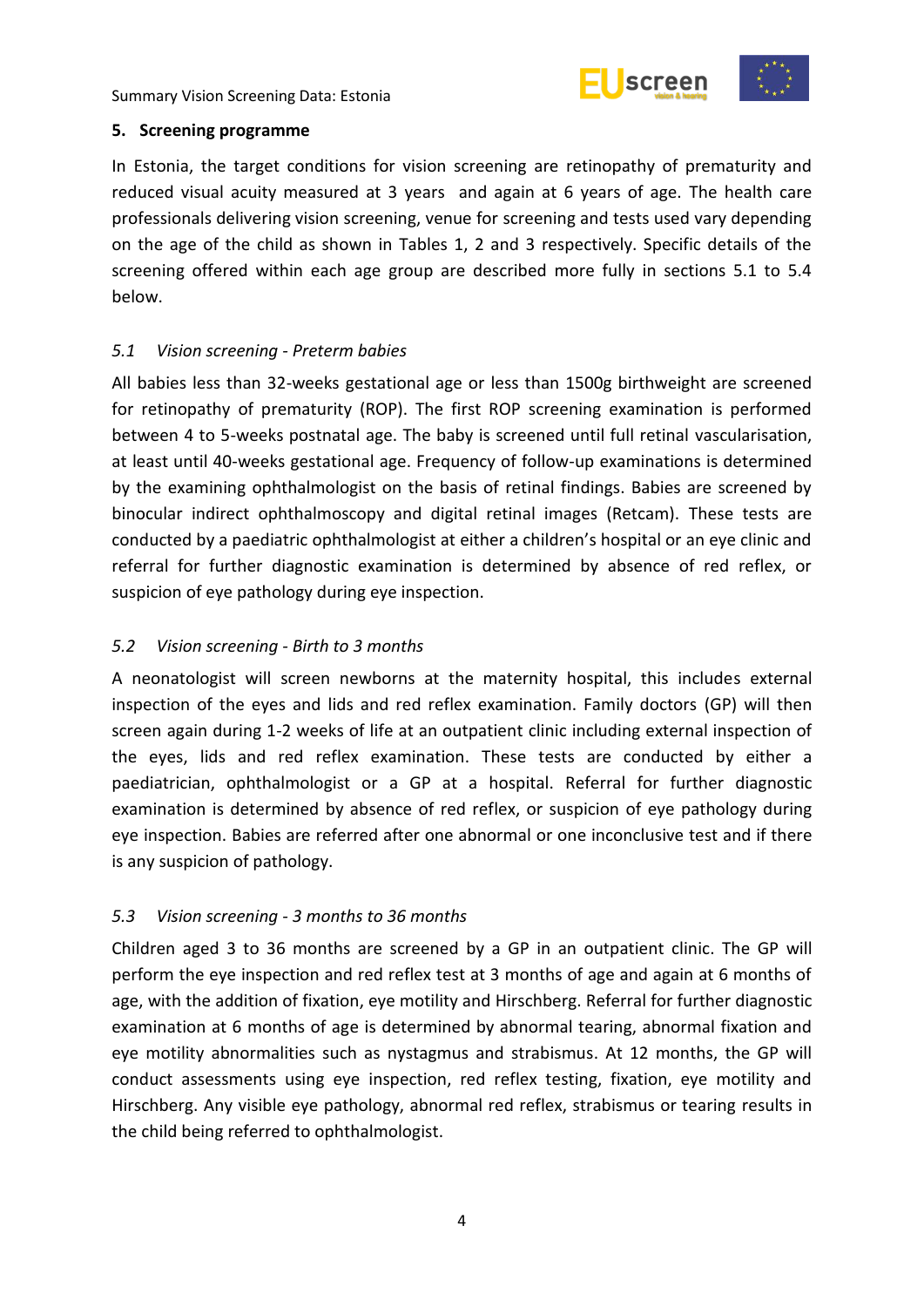



#### <span id="page-10-0"></span>*5.4 Vision screening - 36 months to 7 years*

Children aged 36 months to 7 years are screened using eye inspection, fixation, red reflex testing, eye motility, Hirschberg and a visual acuity measurement. At the age of 3 years, children are screened using a visual acuity assessment for the first time, this is conducted by family nurses using linear crowded Lea Symbols. Visual acuity measurement is repeated at age 6 years, by a family nurse. Vision screening is repeated twice after abnormal or inconclusive test results, or if there is any suspicion of pathology. Children are referred from screening if they fail the visual acuity measurement and this is determined by a visual acuity of 2 lines difference between the eyes (both at ages 3 and 6 years old).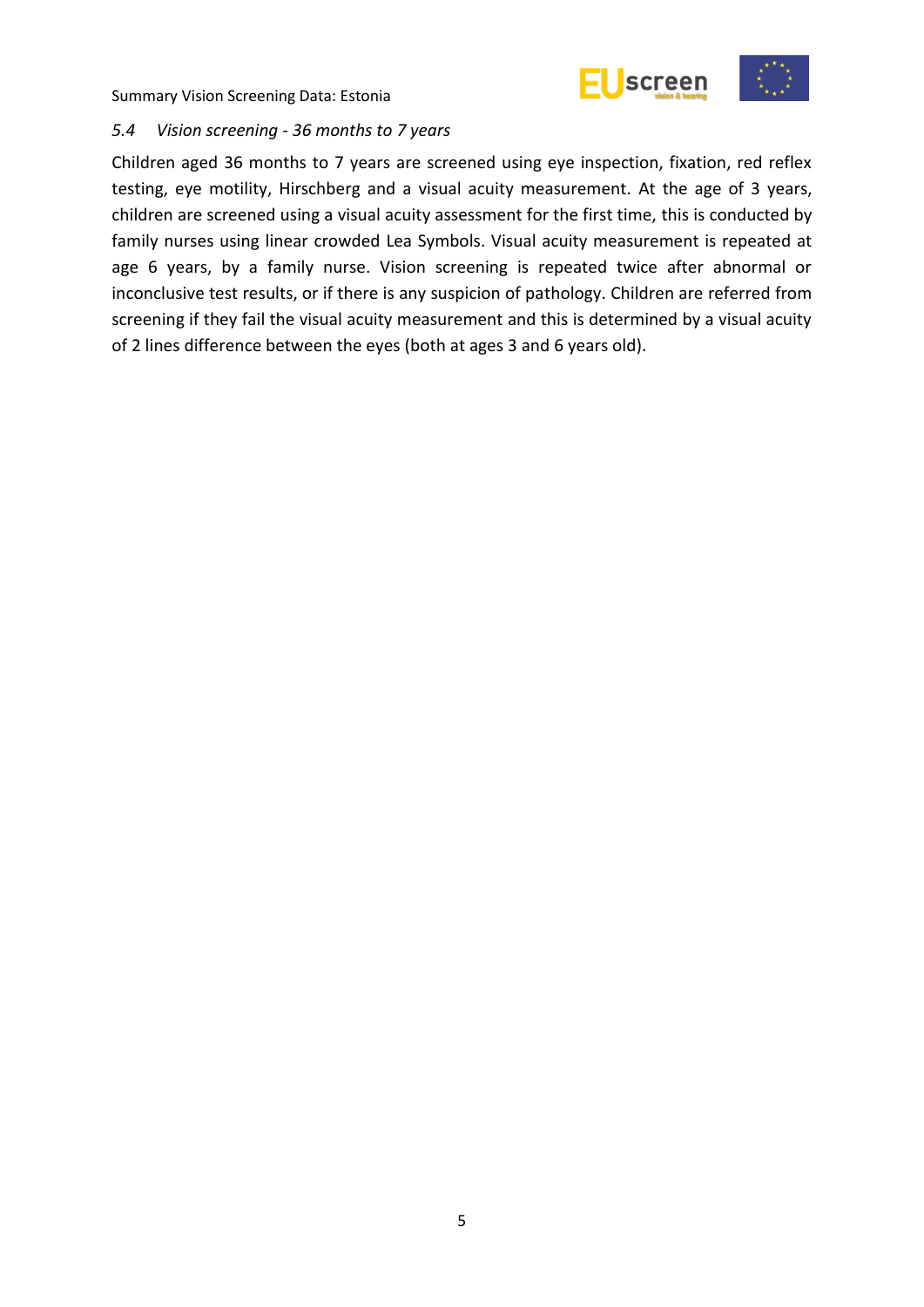

**Table 1:** Healthcare professionals who conduct vision screening in each age group

| Table 1.       | Neonatologist  | <b>Nurse</b>   | Ophthalmologist | Orthoptist     | GP             | Paediatrician  |
|----------------|----------------|----------------|-----------------|----------------|----------------|----------------|
| Preterm babies | $\pmb{\times}$ | $\pmb{\times}$ | $\checkmark$    | $\pmb{\times}$ | $\pmb{\times}$ | $\pmb{\times}$ |
| 0 to 3 months  | $\checkmark$   | $\pmb{\times}$ | $\checkmark$    | $\pmb{\times}$ | $\checkmark$   | $\checkmark$   |
| 3 to 36 months | $\pmb{\times}$ | $\pmb{\times}$ | $\pmb{\times}$  | $\pmb{\times}$ | $\checkmark$   | $\pmb{\times}$ |
| 3 to 7 years   | $\pmb{\times}$ | $\checkmark$   | $\pmb{\times}$  | $\pmb{\times}$ | $\checkmark$   | $\pmb{\times}$ |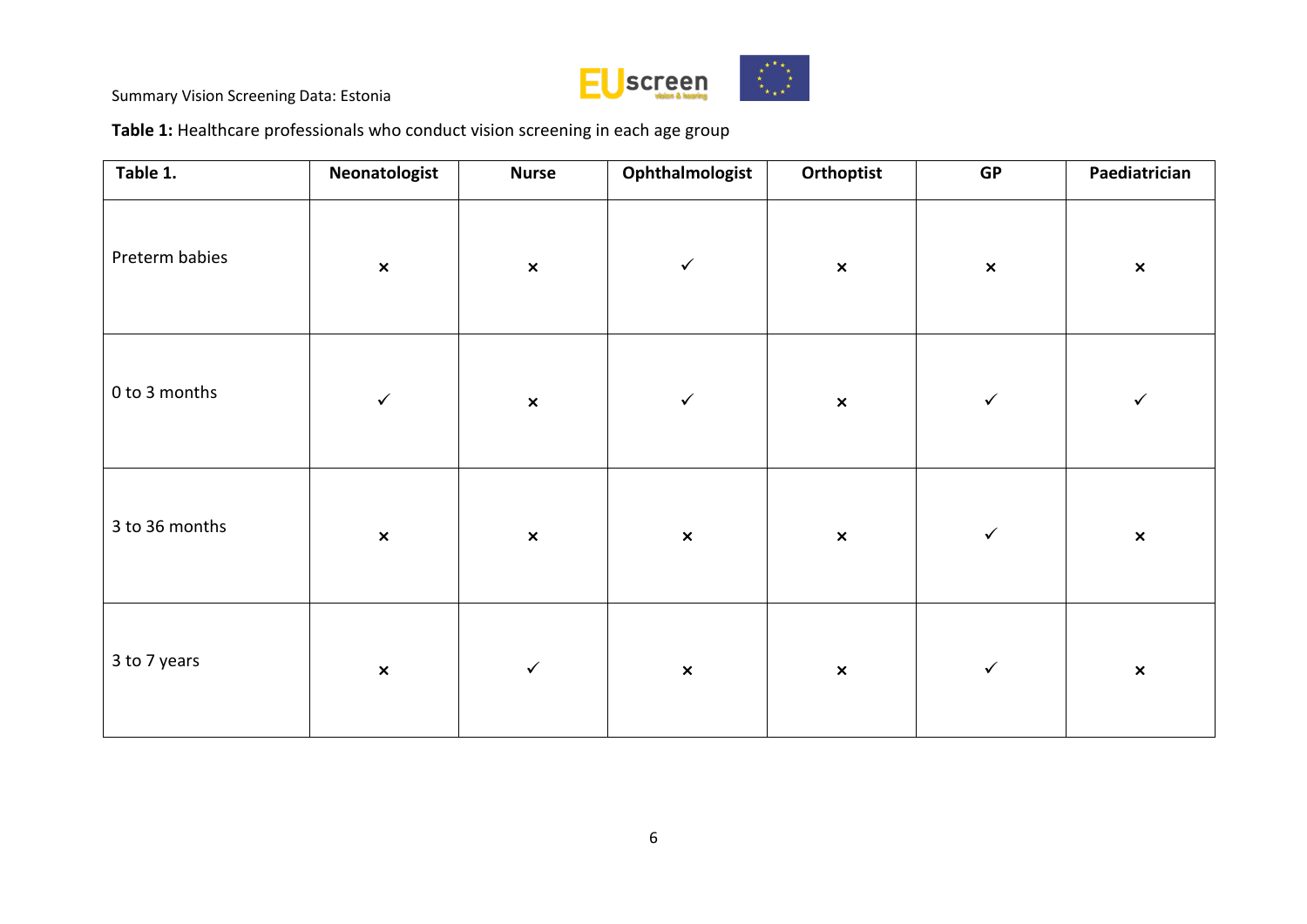

**Table 2:** Vision screening tests used in vision screening for each age group

| Table 2.       | Eye<br>inspection | <b>Fixation</b>           | <b>Red reflex</b> | Eye motility   | Hirschberg<br>test        | Retinal<br>examination | <b>Visual acuity</b> |
|----------------|-------------------|---------------------------|-------------------|----------------|---------------------------|------------------------|----------------------|
| Preterm babies | $\checkmark$      | $\boldsymbol{\mathsf{x}}$ | $\checkmark$      | $\pmb{\times}$ | $\boldsymbol{\mathsf{x}}$ | $\checkmark$           | $\pmb{\times}$       |
| 0 to 3 months  | $\checkmark$      | $\pmb{\times}$            | $\checkmark$      | $\pmb{\times}$ | $\pmb{\times}$            | $\pmb{\times}$         | $\pmb{\times}$       |
| 3 to 36 months | $\checkmark$      | $\checkmark$              | $\checkmark$      | $\checkmark$   | $\checkmark$              | $\pmb{\times}$         | $\pmb{\times}$       |
| 3 to 7 years   | $\checkmark$      | $\checkmark$              | $\checkmark$      | $\checkmark$   | $\checkmark$              | $\pmb{\times}$         | $\checkmark$         |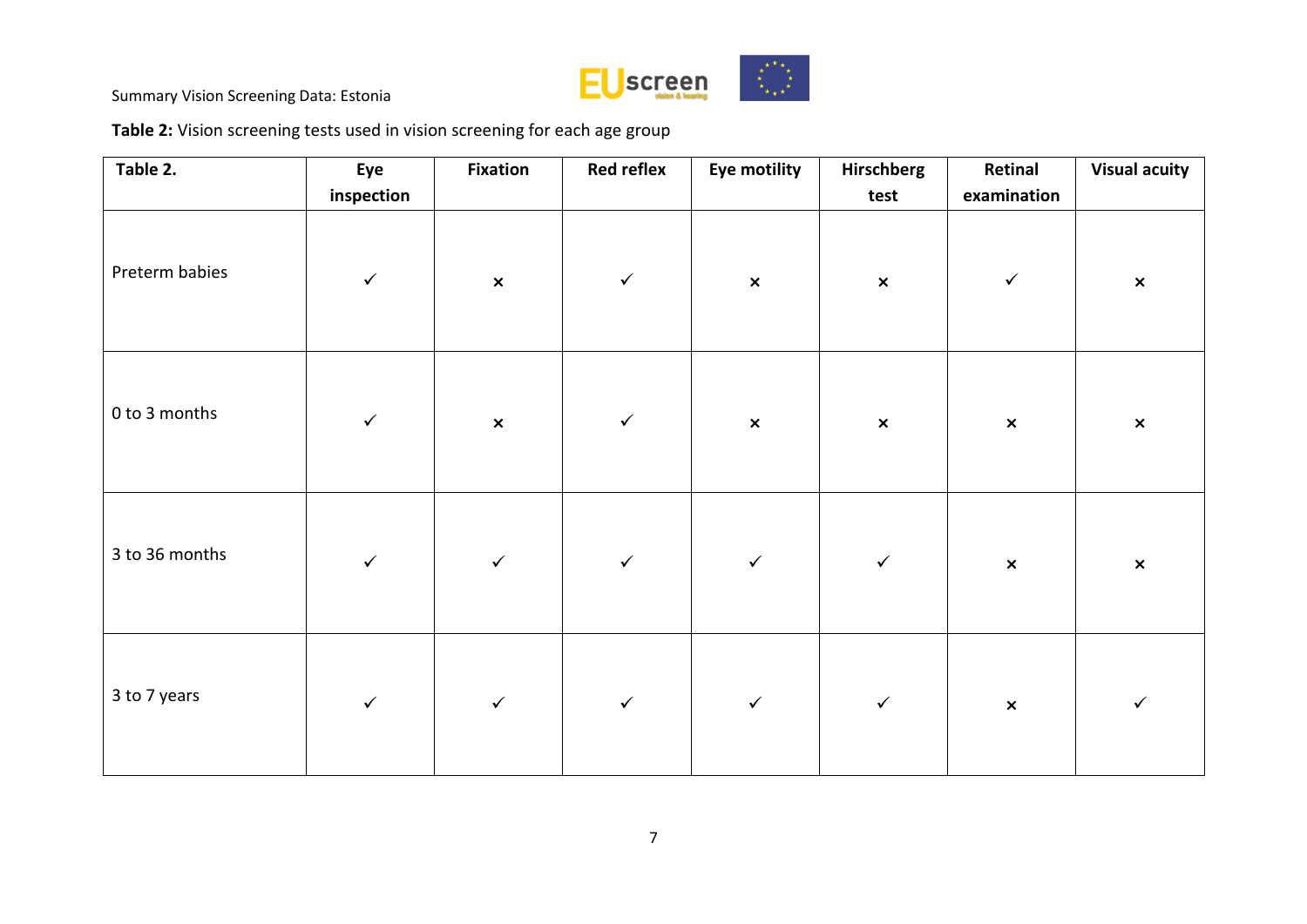

# **Table 3:** Location of vision screening for each age group

| Table 3.       | <b>Eye Clinic</b> | Hospital       | <b>Outpatient clinic</b> |
|----------------|-------------------|----------------|--------------------------|
| Preterm babies | $\checkmark$      | $\checkmark$   | $\pmb{\times}$           |
| 0 to 3 months  | $\pmb{\times}$    | $\checkmark$   | $\pmb{\times}$           |
| 3 to 36 months | $\pmb{\times}$    | $\pmb{\times}$ | $\checkmark$             |
| 3 to 7 years   | $\pmb{\times}$    | $\pmb{\times}$ | $\checkmark$             |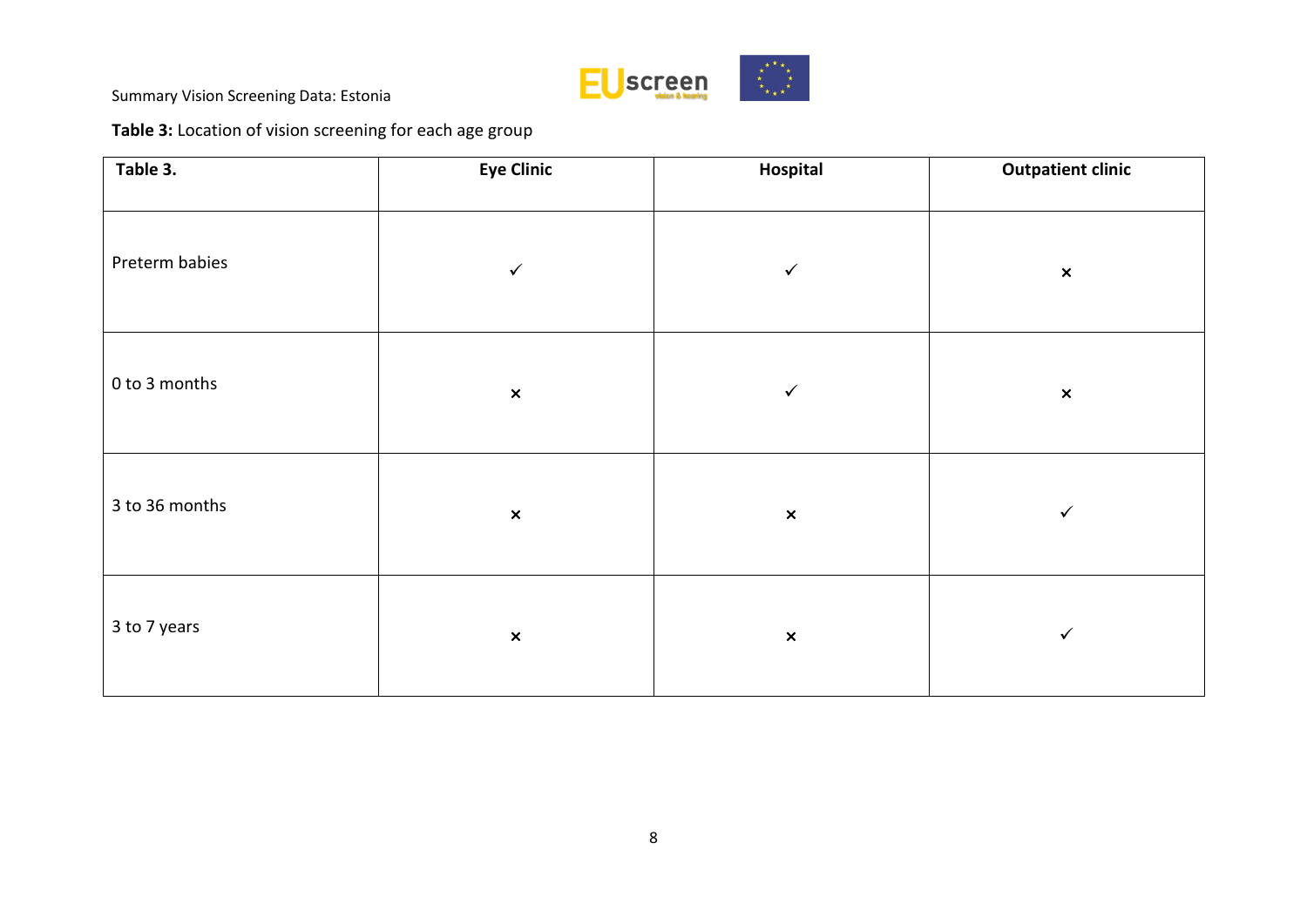

#### <span id="page-14-0"></span>**6 Automated Screening**

Automated vision screening is achieved using handheld, portable devices designed to detect presence of refractive error in infants from 6 months of age. It provides objective results and is used to detect amblyopic risk factors. This differs from other methods used to screen children for amblyopia which focus on detection of the actual condition and the resulting visual loss. Automed vision screening is not used as part of vision screening in Estonia.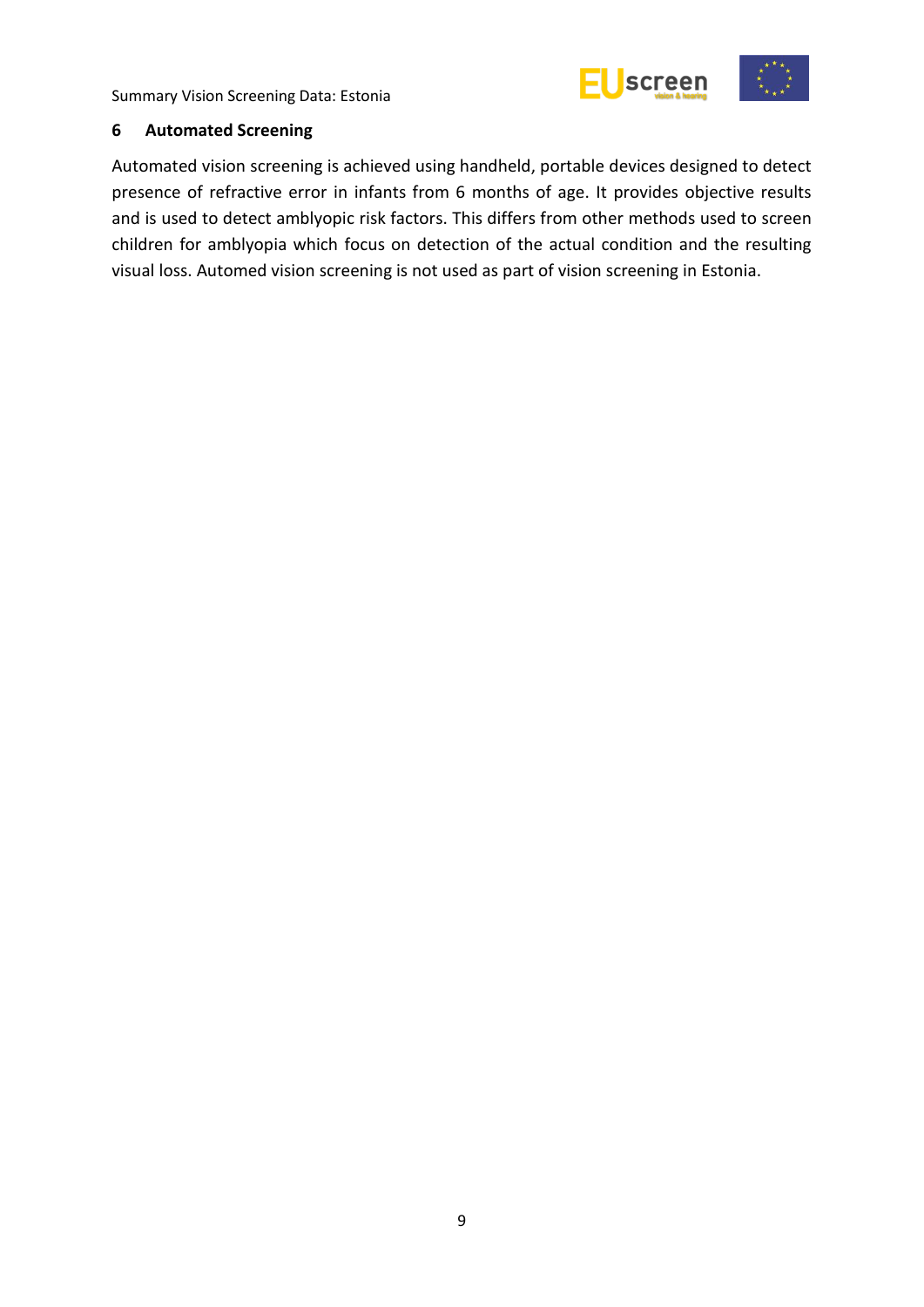

#### <span id="page-15-0"></span>**7 Provision for Visually Impaired**

In Estonia, there are two schools for the blind or severely visually impaired; Tartu Emajõe School, accommodates 43 children and Tallinn Helen's School (severe hearing and/or visual impairment) accommodates 156 children. The costs per child for these schools is not known. There is special support for visually impaired children who attend regular mainstream primary schools via the Social Insurance Agency who purchase magnifying glasses and low vision aids once a year.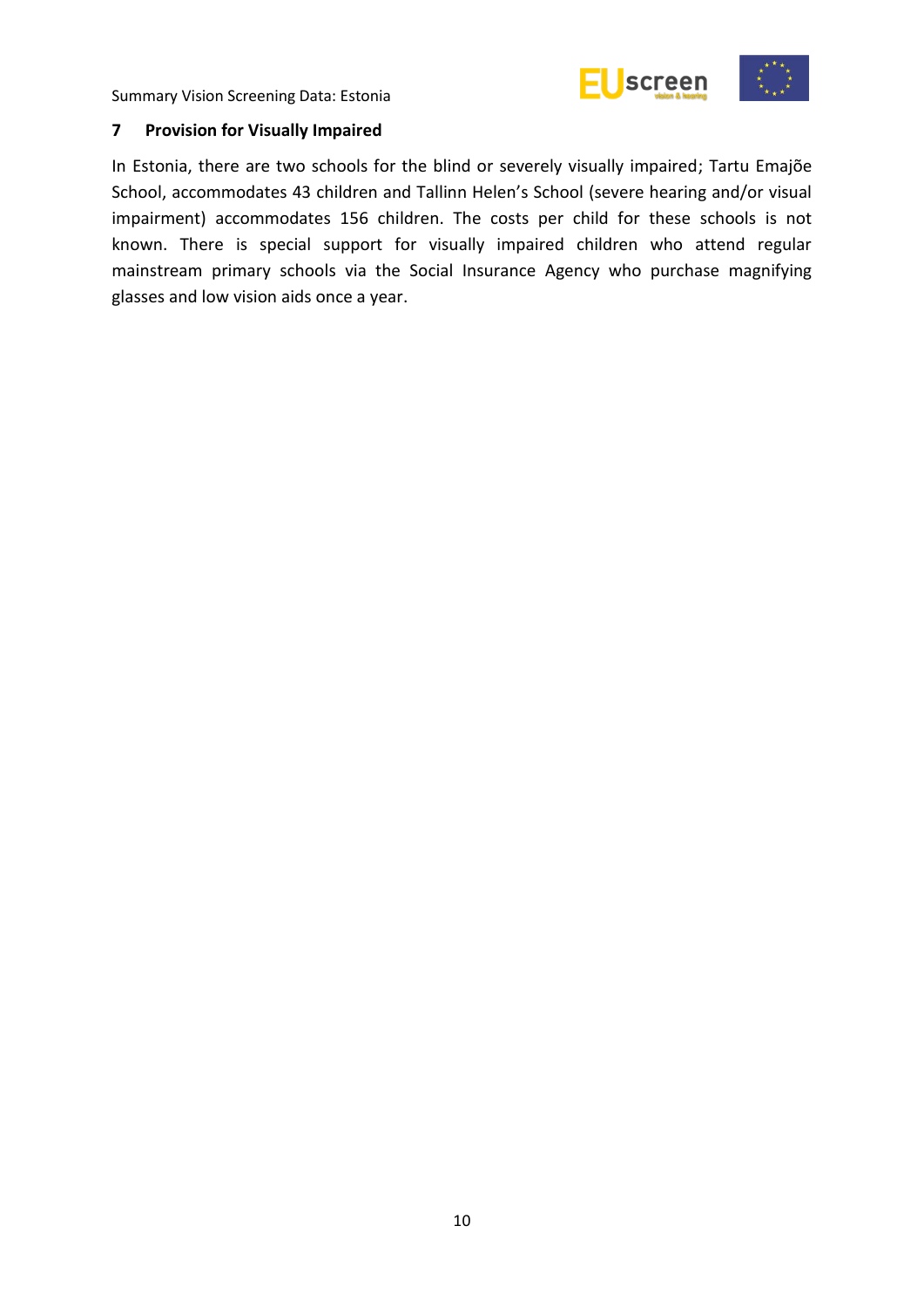



# <span id="page-16-0"></span>**8 Knowledge of existing screening programme**

# <span id="page-16-1"></span>*8.1 Prevalence/Diagnosis*

The prevalence of treated or untreated amblyopia in Estonia, by age 7 years is estimated at 2 to 4%. The prevalence of persistent amblyopia by age 7 years is not known. The prevalence of strabismus before the age of 7 years is not known. The incidence of the four types of amblyopia (strabismic, refractive, combined mechanism and deprivation) are not known.

# <span id="page-16-2"></span>*8.2 Coverage*

In Estonia, it is estimated that 14,500 children are screened each year, by the age of 3 years. Family nurses invite children for their general preventative health screening and that this is done via the telephone but there is no data available regarding the number of children invited for vision screening. The coverage and attendance rates of vision screening is not known. The percentage of compliance with referral after an abnormal screening test result is not known and there is no registration or documentation of noncompliance with referral after an abnormal screening test result.

# <span id="page-16-3"></span>*8.3 Screening evaluation*

The percentage of false negative and false positive referrals from vision screening is not known. The positive predictive value, sensitivity and specificity of vision screening is not known.

# <span id="page-16-4"></span>*8.4 Treatment success*

The percentage of children treated for strabismus or amblyopia before the age of 7 years is not known. The percentage of children treated for congenital eye disorders is not known. The number of patients treated for congenital cataract, amblyopia and strabismus each year by either an orthoptist or ophthalmologist is not known.

Paediatric ophthalmologists are the professionals that are employed to prescribe glasses for children, under the age of 7 years, after referral from screening. Further treatment options include patching and cataract surgery. The aim is to treat all eligible children with vision disorders, however, this is not possible, due to capacity problems. There are insufficient numbers of ophthalmologists to screen all healthy children, the preferred model is screening by family doctors or nurses where there is no capacity problem. A new national vision screening programme is in process that will be delivered by family doctors and family nurses.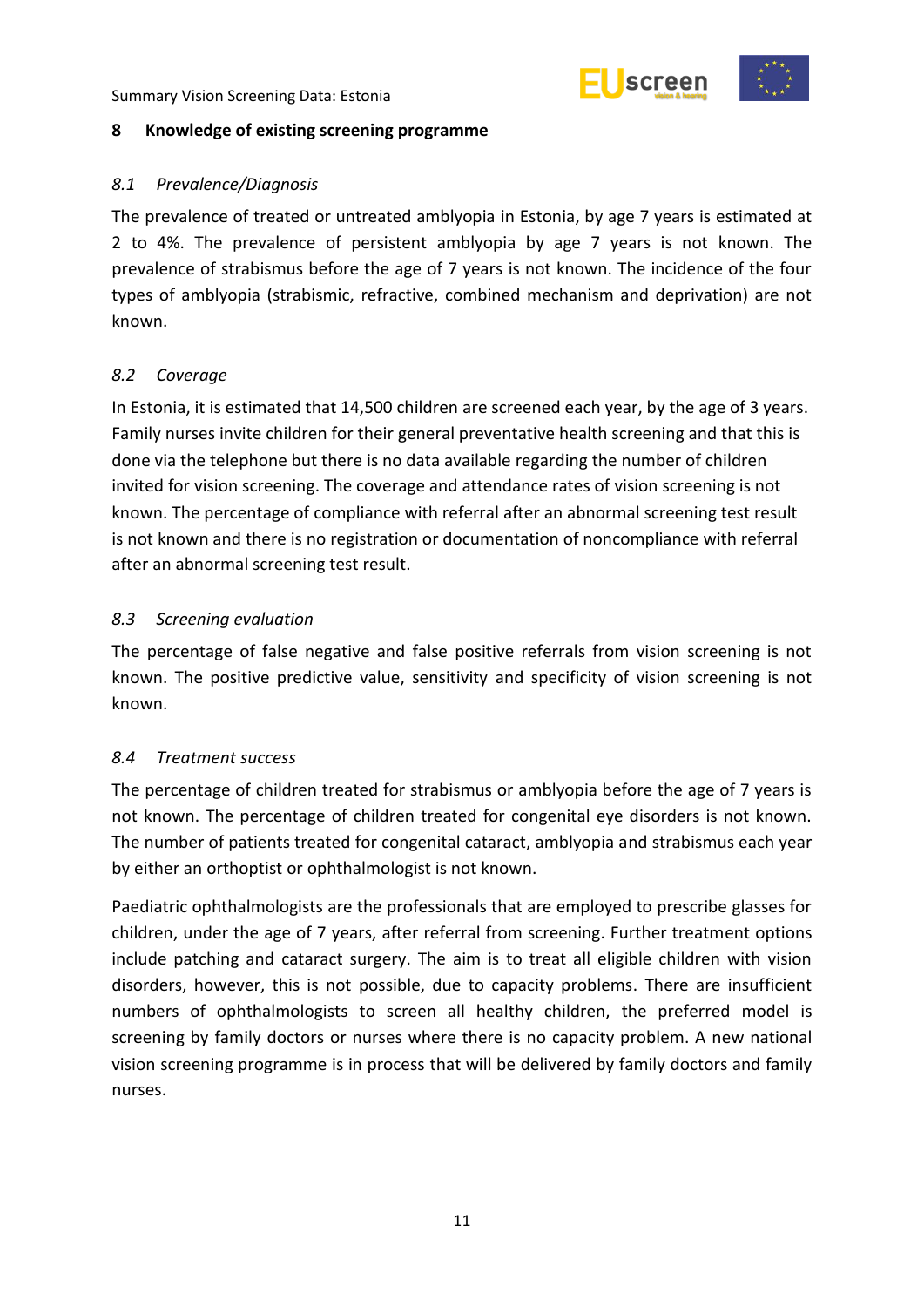

# <span id="page-17-0"></span>**9 Costs of vision screening in children**

#### <span id="page-17-1"></span>*9.1 Cost of vision screening*

The salary costs per hour for vision screening professionals is not known. It is not known how much it costs to train the general preventative child health care screening professionals between leaving secondary education to qualification. The total screening costs per year for vision screening in Estonia is not known. Vision screening is free of charge, with no reward for attending vision screening or penalty for non-attendance. However, vision screening is deemed obligatory, although it is unclear how this is enforced.

# <span id="page-17-2"></span>*9.2 Cost of treatment for amblyopia*

The estimated costs for treatment of typical patients, with refractive amblyopia and strabismic amblyopia, including follow up, is not known.

#### <span id="page-17-3"></span>*9.3 Cost of Treatment for strabismus*

The Estonian Health Insurance Fund estimates the costs for strabismus surgery including follow up to be as follows:

- strabismus surgery 300-400 Euros
- 1-day hospital stay 100 Euros
- general anaesthesia 98 Euros
- recovery room stay 24 Euros
- Total of 522-622 Euros

#### <span id="page-17-4"></span>*9.4 Cost of treatment for cataract*

The Estonian Health Insurance Fund estimates the costs for cataract surgery including follow up –to be 530 Euros.